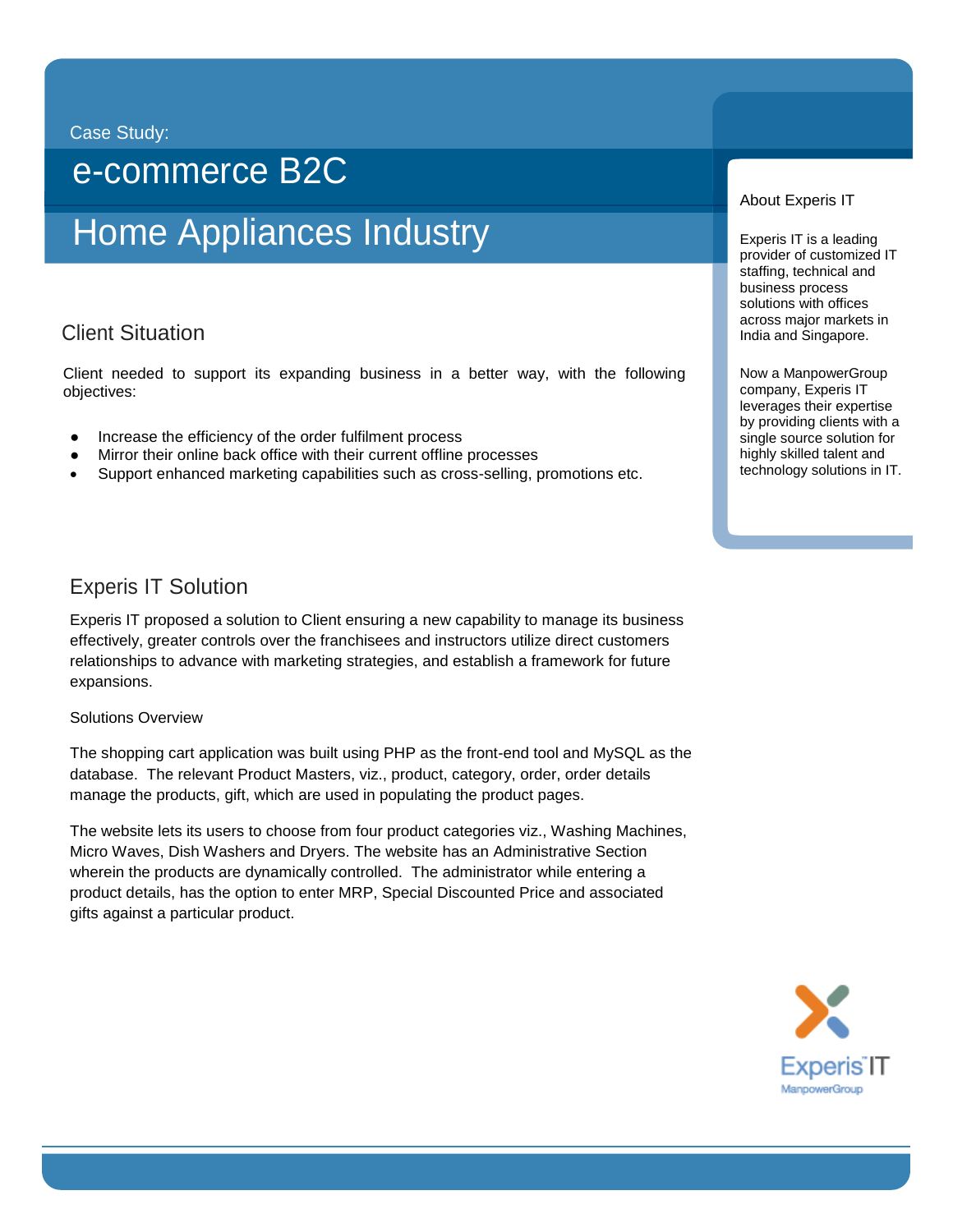The web application was enabled with Shopping Cart feature option, wherein users, during the buying process, can add the chosen products to cart. The 'Add to Cart' application has provisions for containing information such as quantity, model no etc, with an option to either delete the selected product from the cart or increase the quantity.

After the user has decided that he is now ready to buy the product/s, he then enters his billing and shipping information. Finally, the user is presented with a summarized table, which contains information on the product quantity and pricing with the Total Amount payable. Upon confirming the "Confirm Payment" option, the User is re-directed to the payment gateway secured site wherein they feed their Credit Card information. On successful transaction, a welcome mail is sent to the User with all the relevant information along with a copy of the same to the Administrator, Marketing Team and the Regional Manager of the opted state as mentioned in the billing address who holds the ultimate responsibility of delivery of the product to the end customer.

Though online purchases can be done from anywhere across the globe, products are delivered only within India.

## Sample Screenshots